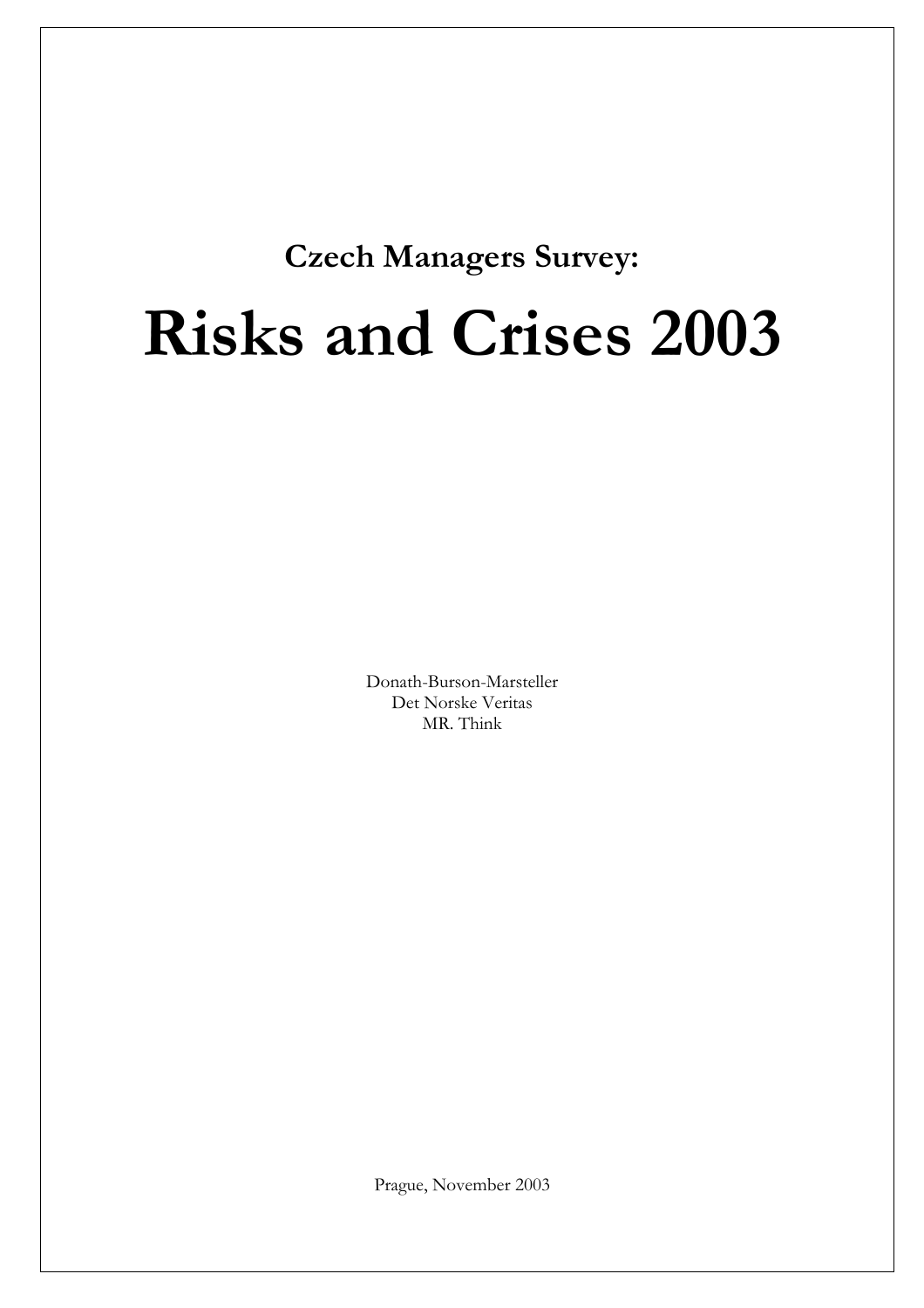## <span id="page-1-0"></span>Content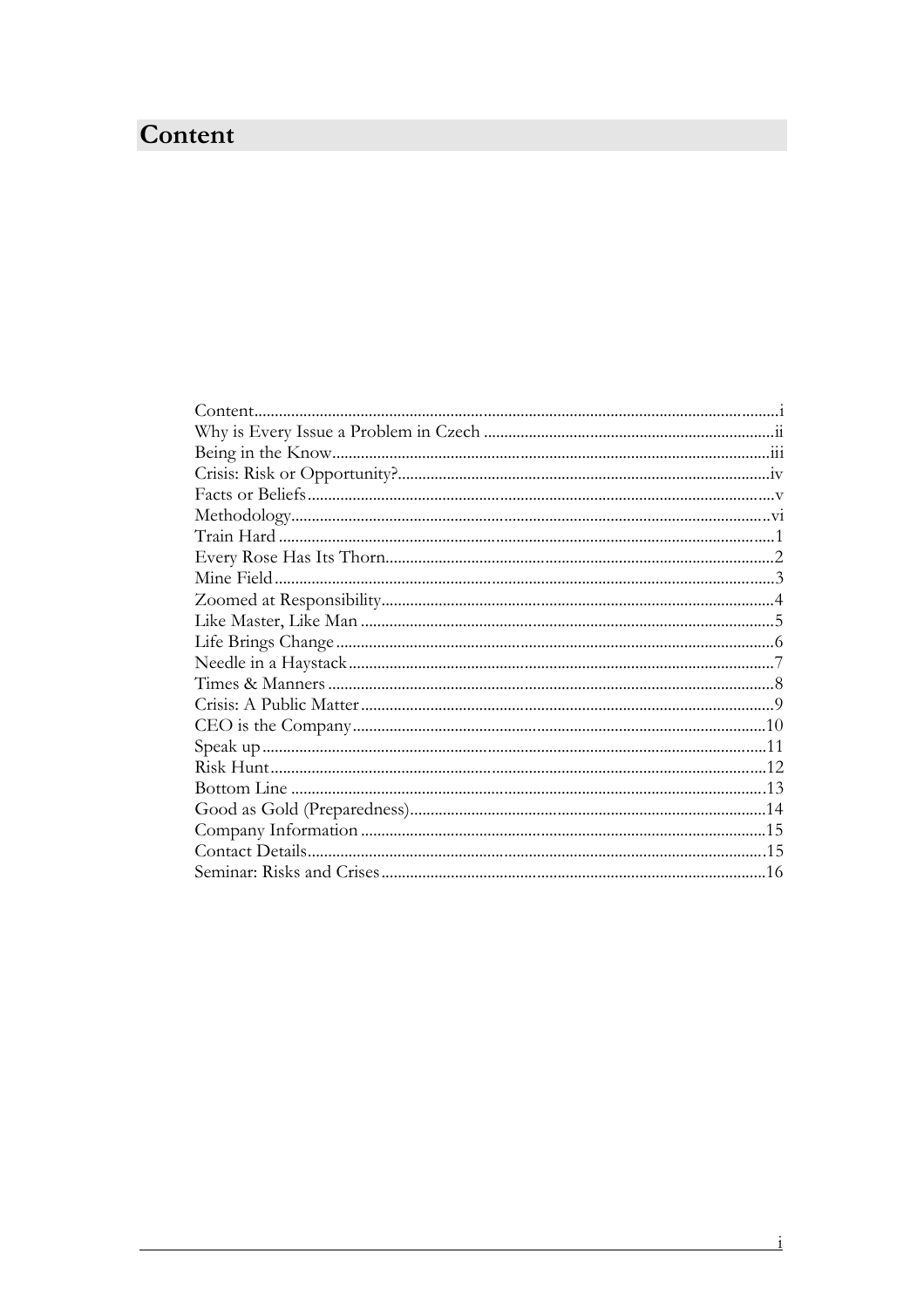### <span id="page-2-0"></span>**Why is Every Issue a Problem in Czech**

 *"Unfortunately, I can't really say anything. We haven't got a spokesman. We do not comment on anything."* 

> *a head office employee of Lidl Czech TV (Primetime News), 11 October 2003*

### **Research Summary**

One hundred felled trees for one damaged company reputation.<sup>[1](#page-2-1)</sup> This is the result of a media titbit recently served to the public by the Czech media. This is a typical problem whose roots seem to reach all the way to the top of the company. Just like with a wilding, ignoring risks can cost dearly.

The surveyed representatives of the 51 largest Czech companies agree on the following observations regarding risk identification and crisis mitigation:

- Crisis situations in business can be prevented;
- Computer systems and data security and relations with business partners and competitors constitute above-average risk areas. Sexual harassment is an area associated with below-average risk;
- Top management should deal with risks and their prevention;
- Systematic identification of potential risks is a tool that can be used to prevent crises;
- In the next twelve months, their companies will innovate processes for crisis prevention and management;
- Knowledge of how a company works is the most important attribute for managing crisis situations;
- The main reason the media do not inform objectively about crises in companies is that journalists lack knowledge of the issue;
- Active communication with the media is a basic communication tool in a crisis;
- The most suitable persons for communication with the media in a crisis are the press spokesman and the CEO;
- Insufficient communication with the media in a crisis significantly affects business results;
- Knowing clients, suppliers and competitors' risks is important for a company's development;
- Knowledge of risks leads to obtaining a competitive advantage;
- Investment in risk identification and prevention pays off.

### **Opportunity**

Identifying risks creates opportunities. Sometimes it is not the risks themselves but the process of identification that helps discover a new business opportunity. Czech language, whether it concerns production, relations with employees or the media. Every issue does not always have to translate into a problem, as it does in the

<span id="page-2-1"></span> $\overline{a}$ 1 Germany-based Lidl & Schwarz Grocery Wholesale operates a discount store chain, in the Czech Republic. Recently, Lidl was subject to intense media scrutiny initiated by ecology activists.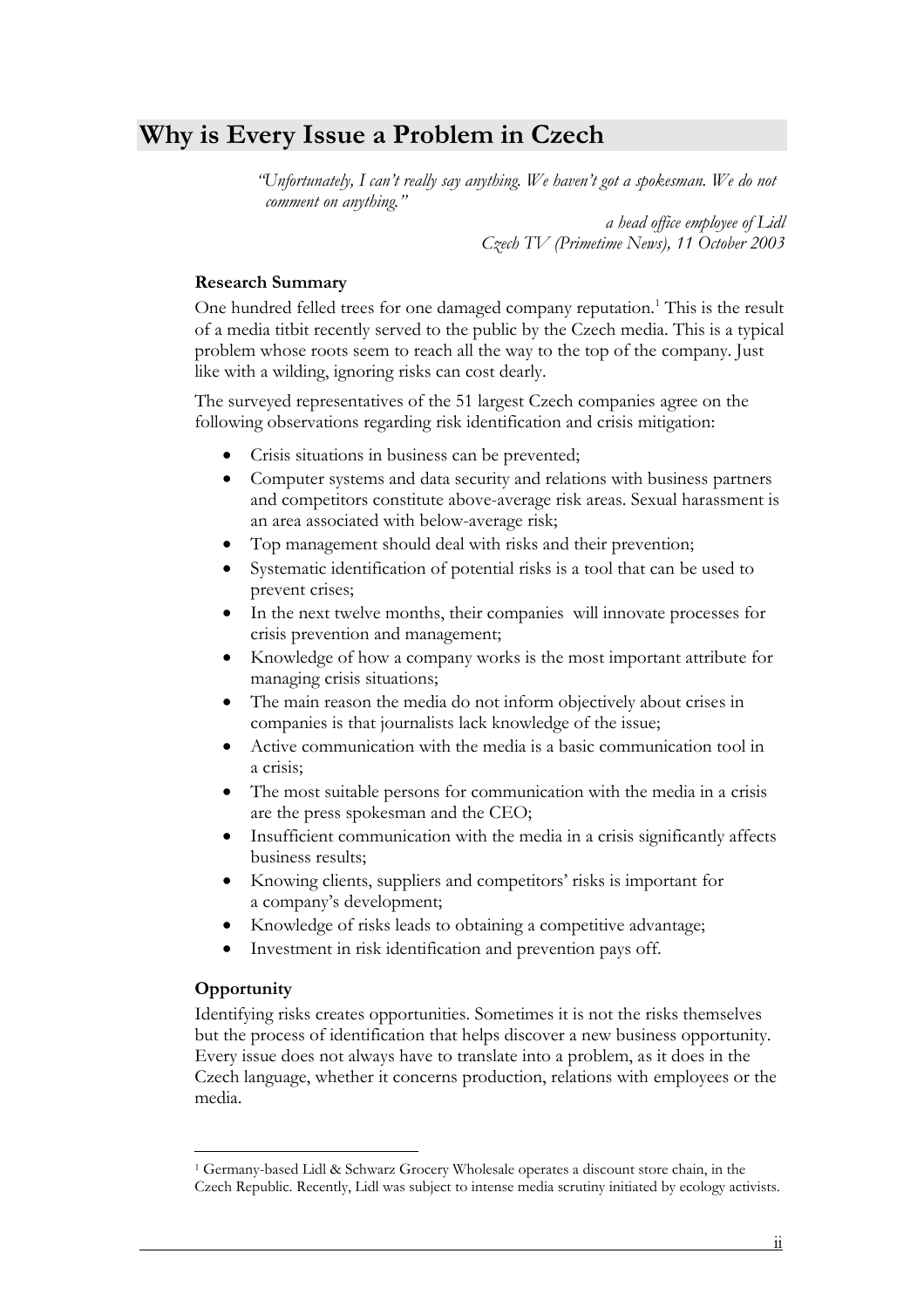### <span id="page-3-0"></span>**Being in the Know**

Ing. Martin Ruščák, CSc. Det Norske Veritas

Tough competition forces companies to look for sources of profit more inventively than before. Risk identification, analysis and management would seem to be milestones that lead to the desired goal, through the winding road of business strategy. Committed management of risks reduces the degree of uncertainty in business and makes the whole system more transparent and, therefore, much more manageable.

The steps to take are few. Recognising and classifying risks and the subsequent analysis helps to devise effective measures aimed at reducing or eliminating the risks. If losses are reduces in the outcome, by definition, revenue is increased. And loss, which does not occur, is basically profit and a competitive advantage.

We can define a risk as the degree of a potential loss in various areas of business—the economics of business, company trustworthiness and its management, an enterprise image, injuries or even putting employees' lives at risk. A risk analysis should examine the probability of an undesirable event occurring and the consequences it entails.

Losses can occur in various areas, such as finance, quality, information, health, safety and the environment. Their effect can either be immediate, e.g. after an accident or production outage, or delayed, e.g. in increased repair costs, late delivery or damage to reputation.

Each risk has a certain probability of incurring loss. Losses resulting from risk are of various sizes. A risk analysis establishes a relationship between costs and risk mitigation, and proposes measures to avoid the unnecessary losses.

Risks sound the alarm. Drastic cost cutting may often lead to an increase in profit, but then the possibility of losses caused by not dealing with identifiable from all possible risks may significantly reduce possible losses, but raises costs to a level where profit disappears. Where, then, is the golden mean? This is left to be determined by risk analysis and management. risks rises just as sharply. On the other hand, an attempt to make a company safe

Having said this, an attempt to eliminate risks in one area should not endanger the overall enterprise equilibrium. A classic example is a production process alteration which may increase the volume of production but also leads to endangering employees' health, the environment or simply to a breach of the about a company may increase the level of general awareness about its activities, but may also lead to an unwanted leak of know-how, with all its negative consequences. Labour Code. This also applies to communications. Providing more information

As they are unique, crises can never be wholly eliminated. A detailed risk analysis drafted in advance may cost something, mainly in terms of human capital, but much less than locking the stable door after an expensive horse has bolted. And in addition, fortune favours those who know where to find her.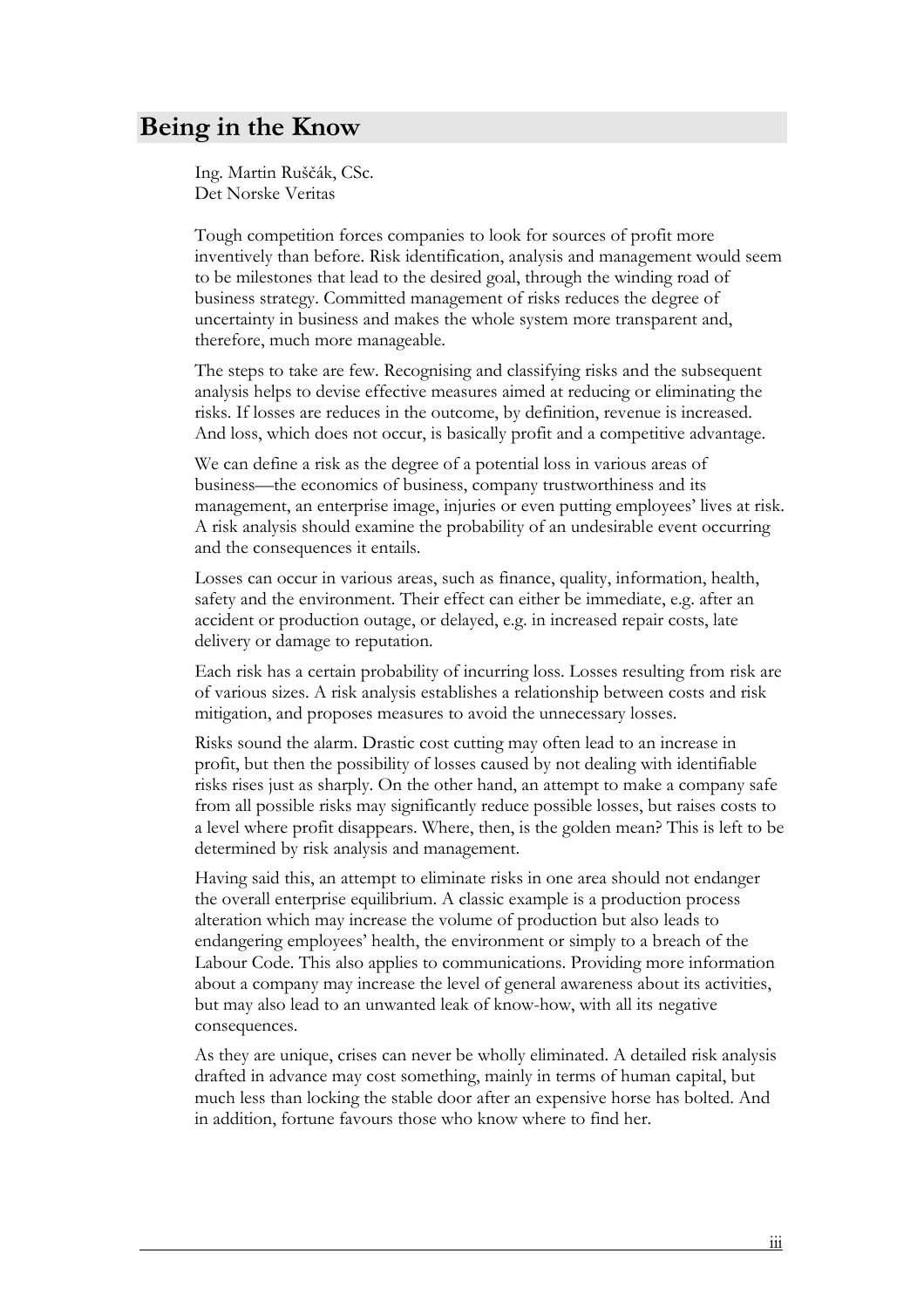### <span id="page-4-0"></span>**Crisis: Risk or Opportunity?**

Ing. Michal Donath Donath-Burson-Marsteller

In business a crisis is thought to be an unexpected event which can negatively impact business results and has the potential to significantly worsen a company's market position and to cause the loss of a competitive advantage. An "ideal" crisis would obviously be one that there was time to prepare for. Or one that did not happen at all. But you cannot find a crisis like that even in the best crisis manual. Perhaps in a dream book. In fact, a crisis is a situation which, loudly or softly, sooner or later, could knock on the office door of any one of us.

Drought for a company—harvest for the media. Crises are in no way a private affair for those concerned. Nevertheless, they are often accompanied by silence, treading water, chaos, panic and an inability to communicate, which attracts the public's attention all the more. The bigger the morsel, the longer the media chew it. Nice, slow and thoroughly. Words cannot express how difficult it is to communicate with your head in the sand. It is difficult with your head held high, but quite possible. All businesses are associated with risk and opportunity and this applies doubly in a crisis. In our era of all-pervading media, if a crisis starts to build up, it is worth considering whether it is better to communicate before it gets out of control and grows to XXL in size.

The preparation of an internal crisis manual is certainly a good exercise for testing each crisis is unique, and it is not entirely possible to prepare properly for absolutely all of them. Dealing with crisis situations requires originality, flexibility and a willingness to accept responsibility. You couldn't do your job without these qualities. procedures for dealing with crisis situations. Experience, however, shows that

In written Chinese, there is no single sign to express "crisis." The Chinese use two characters to describe such a situation. One of them means risk, the other opportunity. Such Chinese approach to crisis does not mean an outright tragedy. On the contrary, it is a light at the end of the tunnel. Even though PR executives have very little in common with Mandarins, the Chinese interpretation is close to their perception of crisis as an opportunity to communicate, not "your truth," but your responsibility to the public.

In other words, it would be a shame not to try to use the communications potential, which probably every crisis situation offers, for the good of the matter. And as in China, in the Czech Republic it is necessary to have a full dose of professionalism and a feeling for the matter. And the courage to communicate.

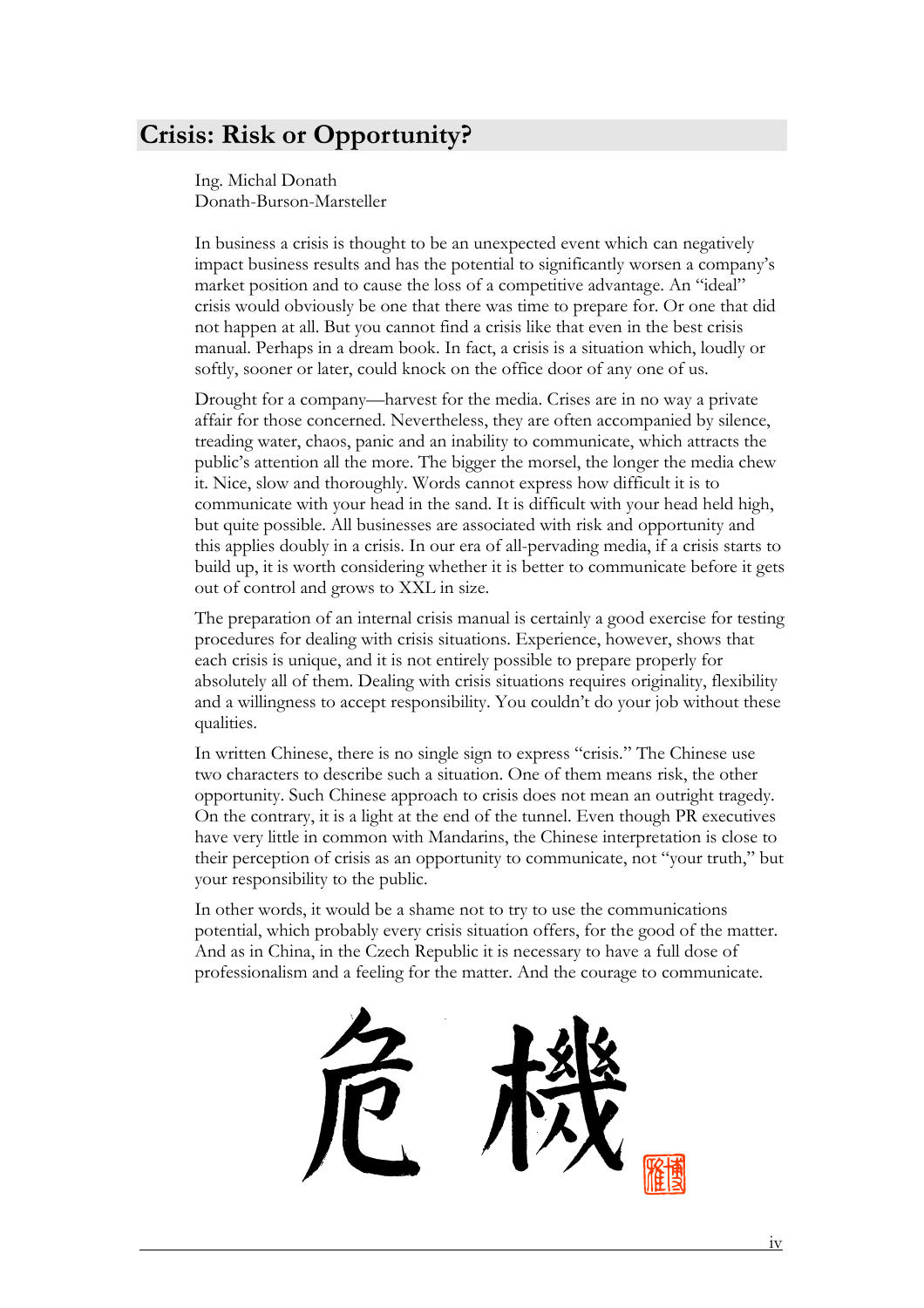### <span id="page-5-0"></span>**Facts or Beliefs**

RNDr. Ivan Tomek, CSc. MR. Think

Dinosaurs are thought to have died out after a large asteroid struck the earth and changed the climate. Crises in business can strike just as suddenly and deadly. Nevertheless, we are not dinosaurs, and we can predict a whole number of phenomena, prepare for them and prevent or mitigate some of them.

Marketing research is an important tool which helps foresee a crisis on the horizon of business. Research can help reveal a crisis' main parameters: its causes and the area it concerns. Regular and qualified internal research into employee attitudes toward the company and toward their job, research into the internal company climate and workplace communication can reveal warnings about dangerous tendencies, in time. For example, it can show to what degree employees do not enjoy their work and remain with the company just because they have not yet found another job. It can point out a lack of communication between the management and rest of the employees. If effective measures are taken, workforce turnover can be reduced, motivation increased and better use made of employees' skills and time.

The second, just as important group is external research into the perceptions of customers, clients, suppliers, shareholders, members of interest groups (environmental protectionists, feminists, local organisations), opinion makers (journalists and other publicly active people) and also the oft-scorned lay public.

Both internal and external research concerns two main areas: customer loyalty and company image. Here we speak of customer loyalty, devotion and faithfulness, not just customer satisfaction. Many satisfied clients may leave when they are offered something better. Satisfaction is only one parameter of the relationship between a company and its employees, clients and shareholders. meaningfully predict loyalty. These methods can deliver a set of precise reasons why customers are leaving for the competition. Current multi-dimensional research methods can determine trends and

A company image is a mysterious thing, and any attempt to measure it is about as successful as looking for a black cat in a dark room, say some. Image is a complicated entity including functional elements of a product or service: its character and related emotions, values, attitudes and opinions of the customers. A part of a company image is explicit and people are aware of it, whereas the other part is implicit, subconscious. By using modern methods it is possible to measure both elements of a company image and compare them with that of competitors'.

Using research to signal risks only makes sense if a company's management is involved in the research preparation, utilizes the results and sets up a system of periodic checks. There have been crises that no research could predict (e.g. salmonella in canned food or medical drug side effects), but in many cases the management or shareholders later became aware of signals that had indicated the trouble in advance. The symptoms of the crisis were there. Still, there was no system to put the pieces together and, perhaps, nobody with the courage to ring the bell.

v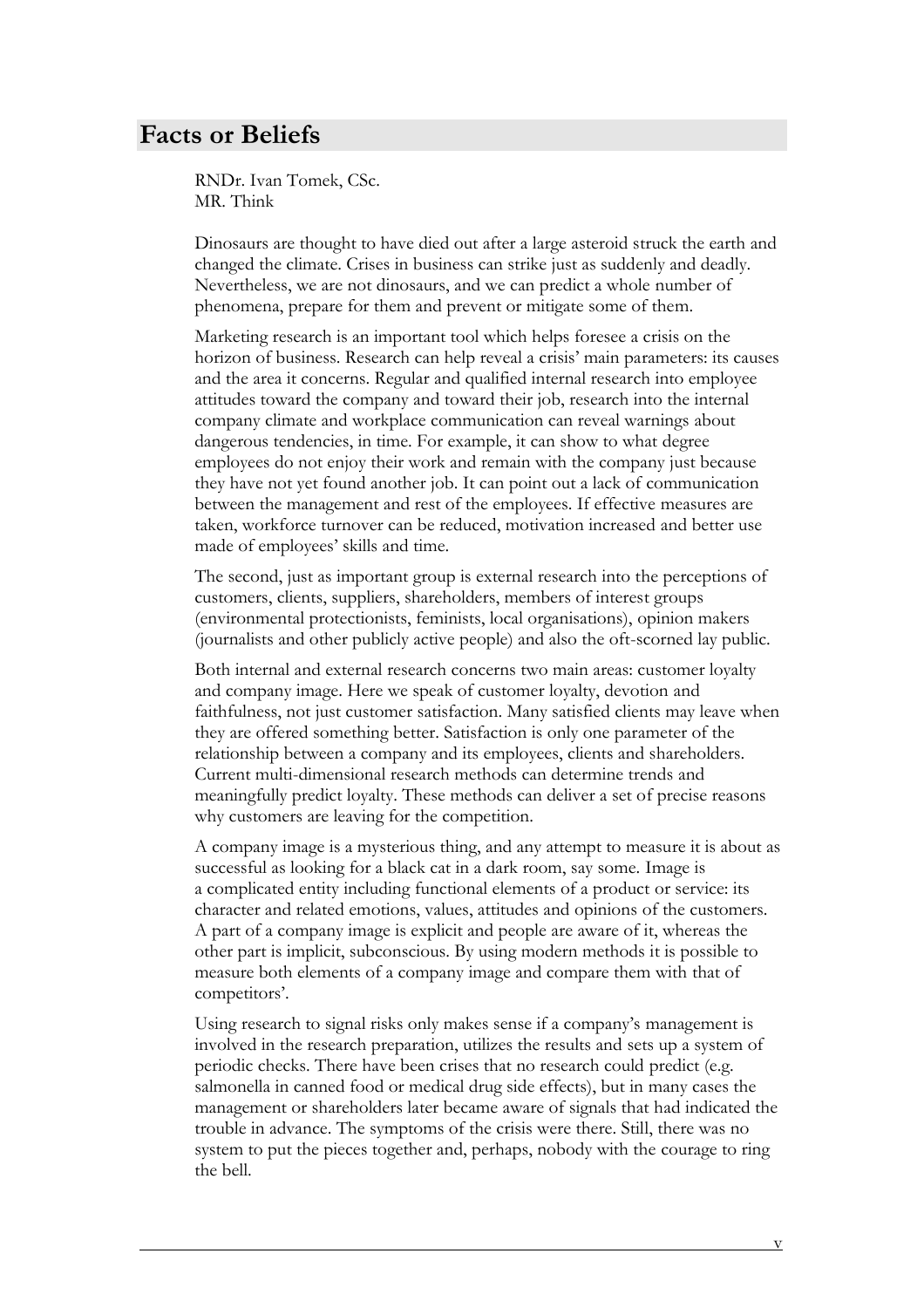### <span id="page-6-0"></span>**Methodology**

### **Survey Goals**

- To obtain information about the attitudes of largest Czech companies top management towards identifying risks and managing crisis situations.
- To assess the use of tools for identifying risks and preventing and mitigating the consequences of crises, including crisis communications.
- To identify the degree of risk associated with various areas and to assess the relationship between business results, risk identification and crisis communications.

#### **Research in International Context**

This research is the first internet research into the attitudes of the top management of the largest Czech companies towards risks and crises conducted by Donath-Burson-Marsteller (DBM) and its partners. DBM's parent company Burson-Marsteller has been regularly researching the opinions of chief executive officers, chairmen and stock market analysts since 1997 (see the [www.CEOgo.com](http://www.ceogo.com/)). Burson-Marsteller offices also conduct similar research, for example in Great Britain (see Building CEO Capital, 2001, 2002), Germany (together with Wirtschaftswoche, EMND Study, 2002), Scandinavia (see Nordic Crisis Preparedness Survey, 2002), Australia and Mexico (see Building CEO Capital, 2002).

### **Data Gathering System**

The research was carried out using an internet questionnaire system of Donath-Burson-Marsteller which enables fast questionnaire design and distribution of personalised requests for participation in surveys. The data were processed on an MS SQL Server and MS Access platform, and evaluated with SPSS Base.

### **Sample**

 $\overline{a}$ 

During the research we approached CEOs, chairmen of boards of directors, members of boards of directors and other members of companies' top management teams responsible for risk management in 100 non-financial companies listed in the Czech TOP 100 and the 20 largest financial institutions for 2002.[2](#page-6-1) The responses were collected between 6 and 26 October 2003. 53 respondents from 51 of the 120 largest Czech companies participated in the research (44 percent of the 120 companies approached).

| <b>Sector</b>                | <b>Czech TOP 100</b> | Sample Size |
|------------------------------|----------------------|-------------|
| Non-financial                | 100                  |             |
| <b>Banks</b>                 |                      |             |
| Pension funds                |                      |             |
| Insurance companies          |                      |             |
| Other financial institutions |                      |             |
| Total                        | 120                  |             |

**Source: DBM & al., 2003.**

<span id="page-6-2"></span>

<span id="page-6-1"></span> $\frac{2 \text{ B.I.G.}}{3 \text{ In two cases, two respondents instead of one completed the questionnaire. Overall, the sample}$ contained 41 respondents from 39 non-financial entities of the Czech TOP 100.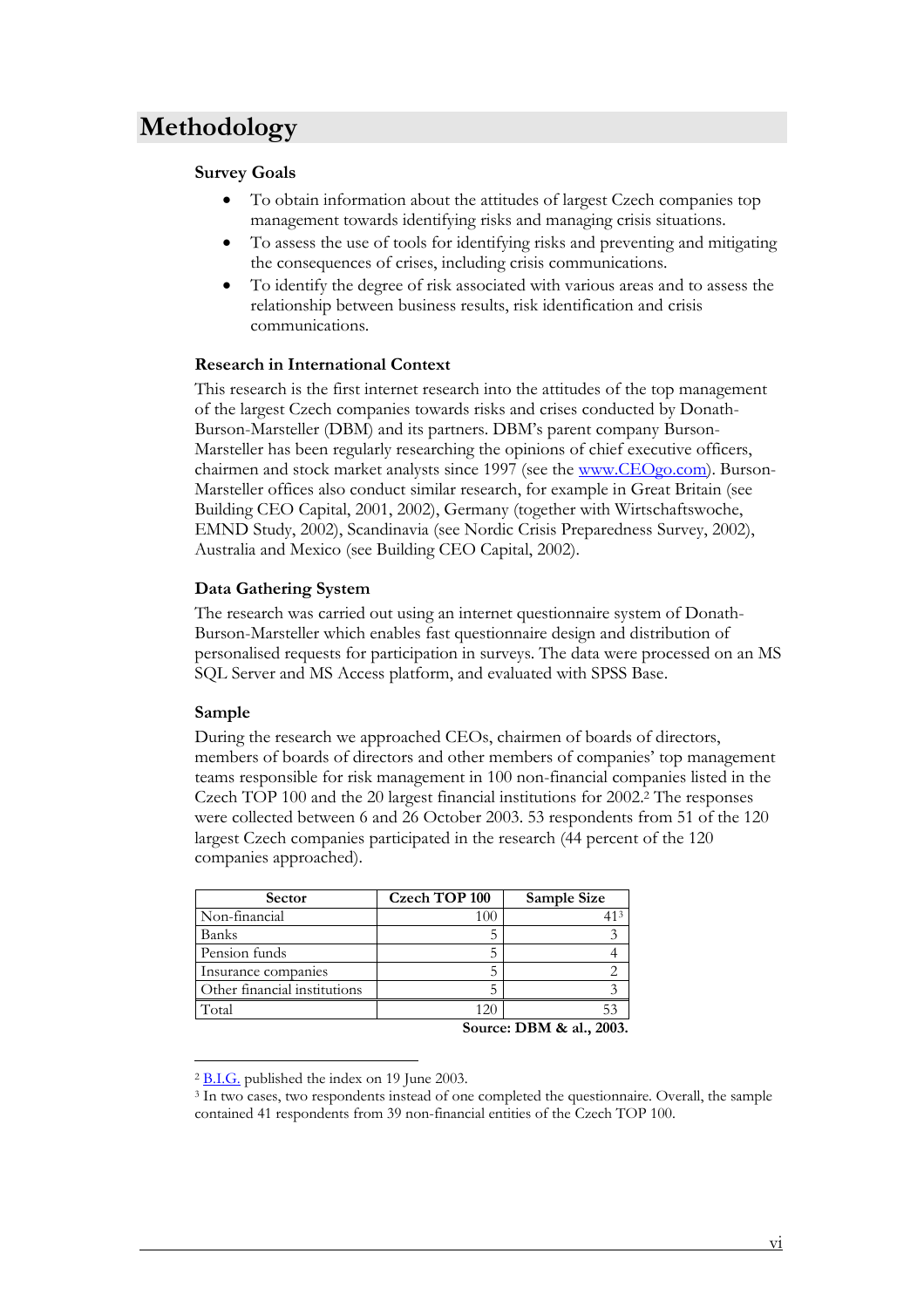### <span id="page-7-0"></span>**Train Hard**

### **Kick off**

The first question respondents faced was aimed at introducing the survey topic: Do you think crisis situations in business can be avoided?

*"How skillfully non-financial areas of performance and then communicate related assets to outside constituents shareholders, investors will have a powerful effect on how they are valued." companies manage key* 

*Ernst & Young, (www.CEOgo.com). Measures That Matter* 



Source: DBM & al., 2003.

**Graph 1: Almost all respondents (92 percent) said that crisis situations can be avoided. Four respondents were of the opposite opinion. Despite this, in response to the last question in the questionnaire (see [Good as Gold \(Preparation\)](#page-20-0)), these four respondents said that investing in identifying risks was good value.** 

### **Neglect and Force Majeure**

Some crises arise because risks are ignored. Force majeure plays a role in others. Despite this, representatives of the largest Czech companies almost unanimously claim that crises in business can be avoided through risk identification and mitigation.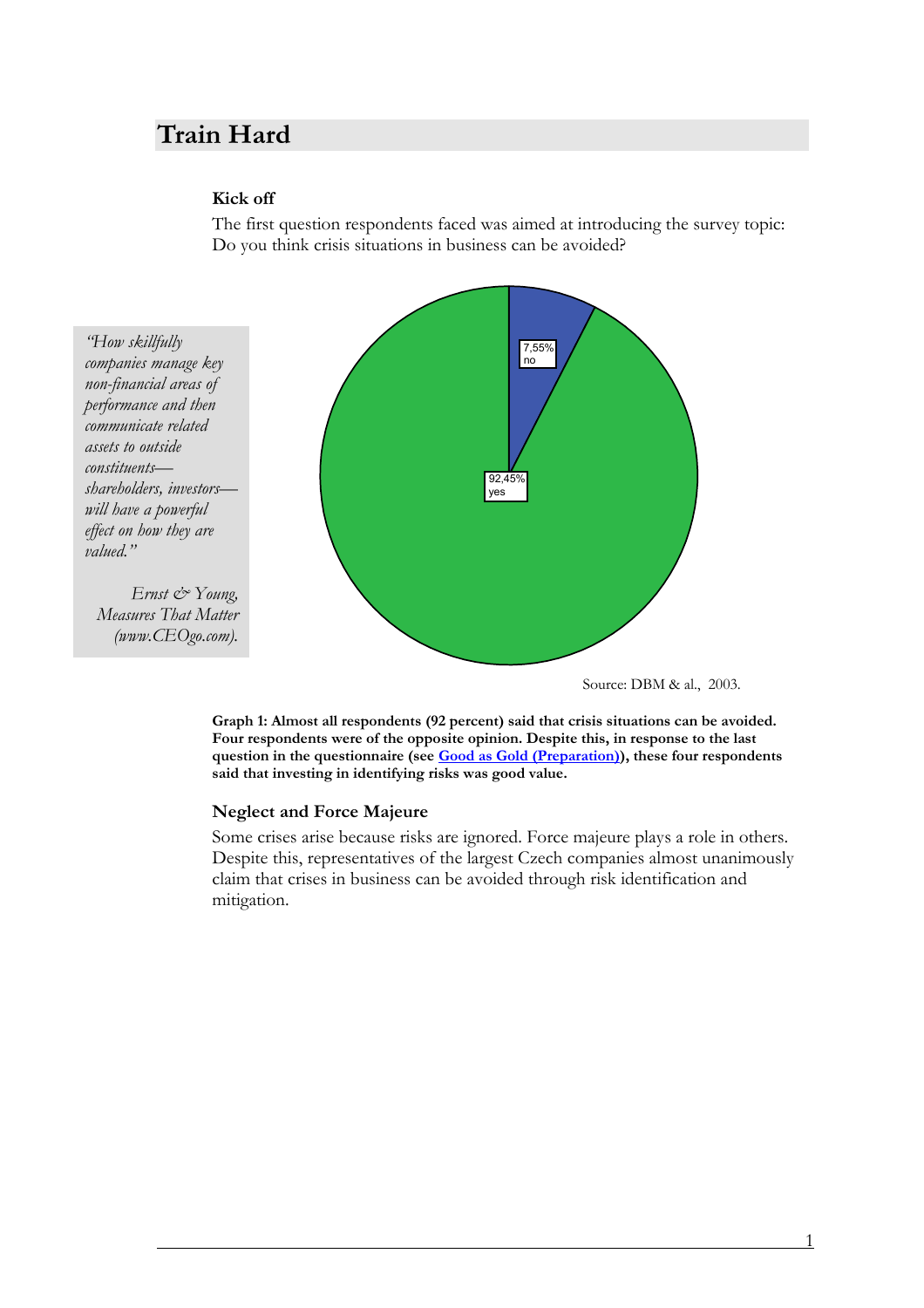### <span id="page-8-0"></span>**Every Rose Has Its Thorn**

### **Personal Experience**

Respondents were asked whether they had ever encountered the necessity of dealing with a crisis situation. As was found in the course of the survey, experience is one of the important characteristics of people who have to deal with crises.



*"Risk-taking is essential to capitalism. Without it, the system can't function."* 

*Stan O'Neal, CEO, Merrill Lynch, The Wall Street Journal, 04/24/2003 (www.CEOgo.com).* 

Source: DBM & al., 2003.

**Graph 2: Most of the respondents (94 percent) said that they had already encountered crises in business. Three respondents said that they had not yet had the honour. All three are heads of risk management and crisis planning departments. They should be congratulated: Their departments are evidently doing excelling work.** 

#### **Castor and Pollux**

Business and crisis are like inseparable ancient brothers in the life of most of the surveyed managers. Without crises, business would seem not to be business. The threat of a crisis puts greater demand on managers and their enterprises. Perhaps, they also bring a drop of excitement into the placid waters of business.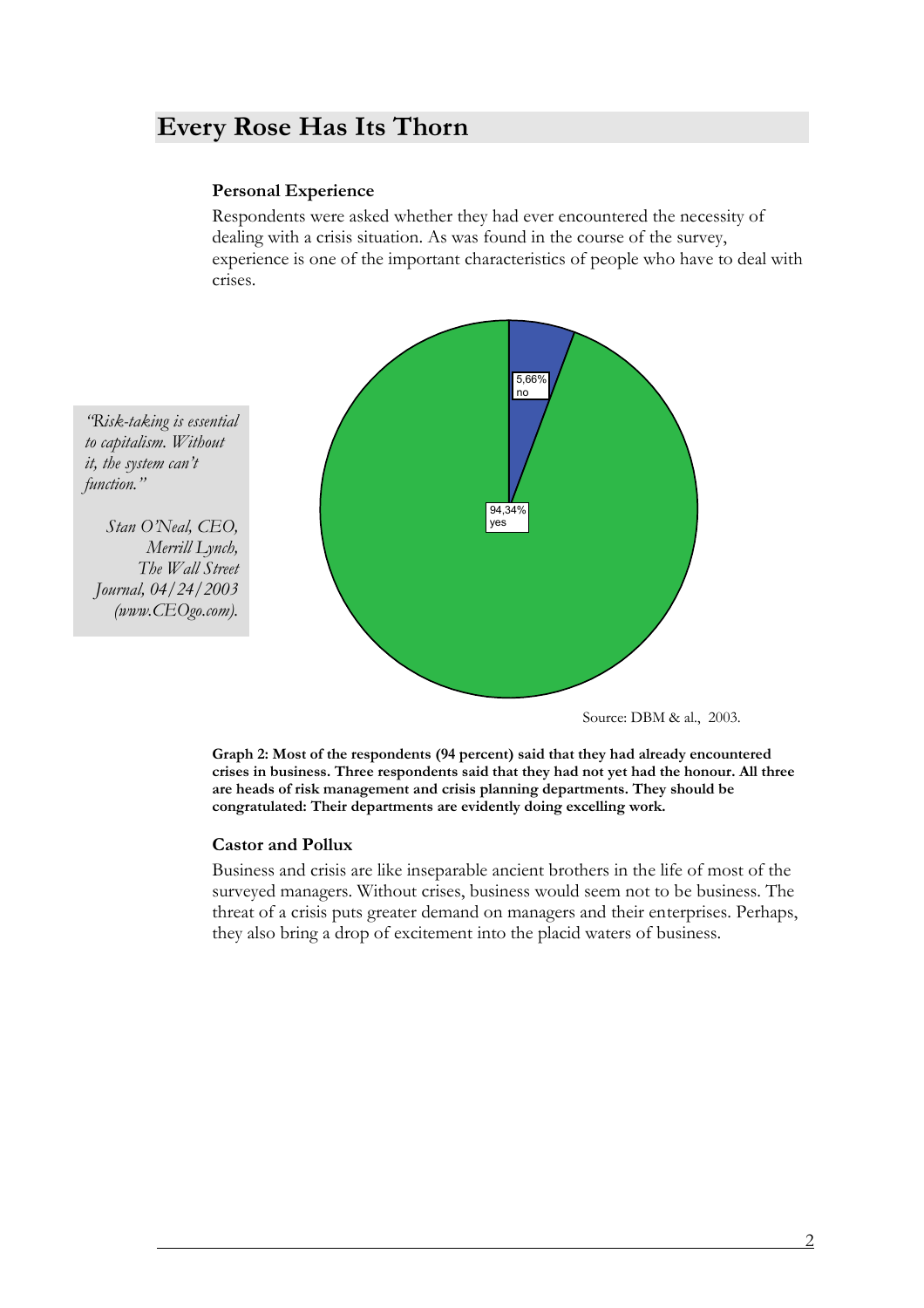### <span id="page-9-0"></span>**Mine Field**

#### **The Scylla and Charybdis of Business**

The respondents assessed the probability of risks occurring in thirteen areas related to business, on a scale of 1 (not very likely) to 5 (highly likely).



Source: DBM & al., 2003.

**Graph 3: Respondents thought almost all the listed areas were associated with an aboveaverage degree of risk (average mark of more than 3), with the exception of work safety and employee and union relations. The degree of risk in sexual harassment received the lowest mark (1.71) and was rated as bellow-average.** 

#### **Data Yes—Sex No**

 $\overline{a}$ 

The largest Czech companies rely on information technology and enterprise resource planning. Information is of fundamental importance for the Czech economy in the 21st century. In comparison, it comes a way in front of simple human values such as good relations with employees and their unions or basic mutual respect. It would seem that human values are respected in the Czech Republic. Or is the human aspect of business simply underestimated? Data do not escape on their own. But who can guard employees if they themselves lack basic moral qualities? *Sed quis custodiet ipsos custodes[?4](#page-9-1)*

Relatively low sensitivity to risks associated with work safety is common in the Czech Republic. In the USA employers have been found to be highly concerned about work safety standards. In the Czech Republic, there is not as much fear of employees claiming compensation, as legal support is not as prominent as in the USA and trade unions are not as active as in the European Union countries.

<span id="page-9-1"></span><sup>&</sup>lt;sup>4</sup>, But who is to keep guard over the guards themselves?" Juvenal, Satire VI, 347-348.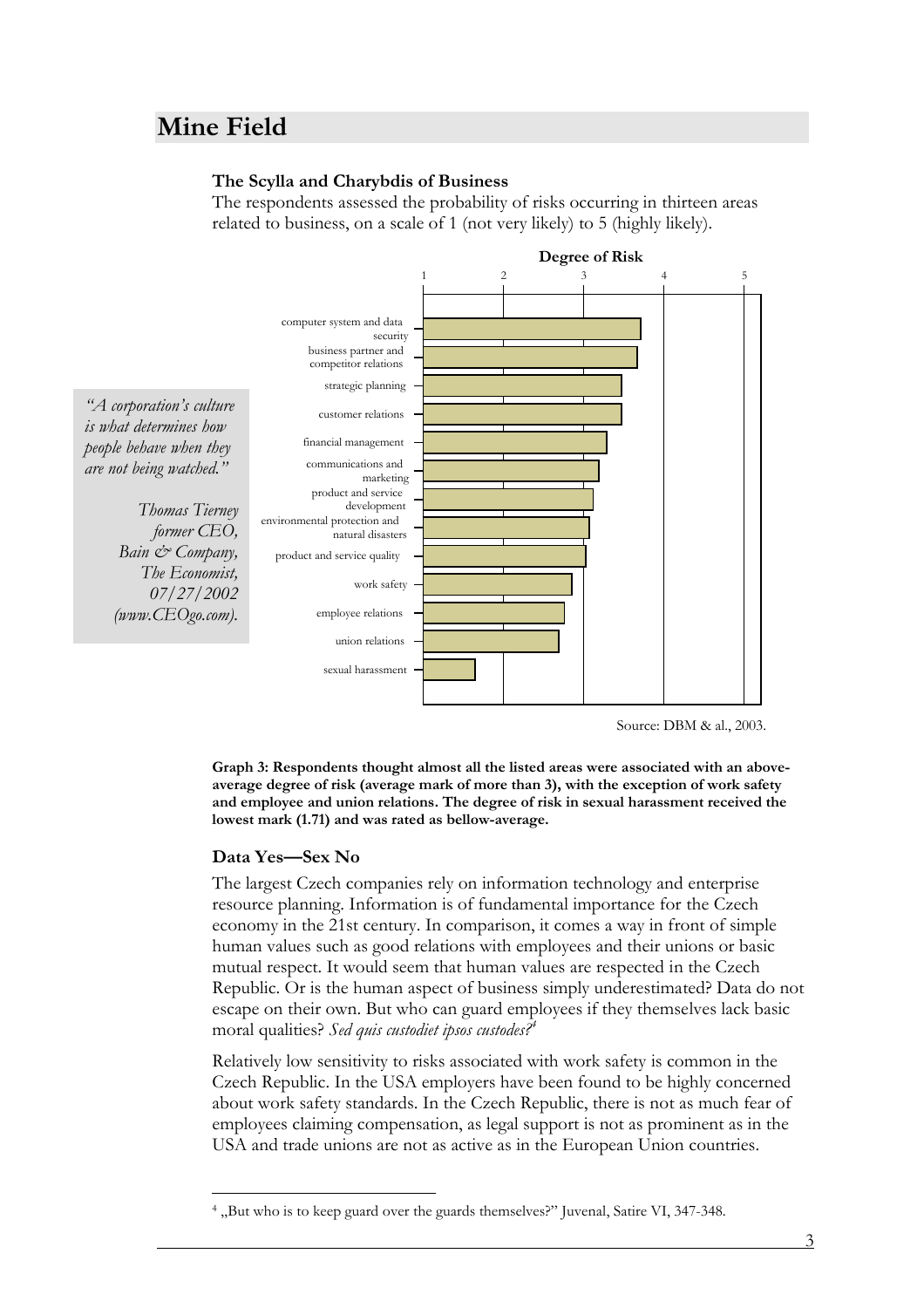### <span id="page-10-0"></span>**Zoomed at Responsibility**

### **Who?**

In the survey the respondents designated the bodies and persons at the various management levels which, in their opinion, should deal with risks and their prevention.



Source: DBM & al., 2003.

**Graph 4: Almost all respondents (94 percent) agreed that top management should deal with risks and their prevention. A majority (89 percent) said that more than one person or organisational component was responsible for risks and their prevention; respondents most frequently said two or three persons or elements were responsible.** 

### **Wishful Thinking**

In the ideal world of risk management theory, responsibility for uncovering risks and performing preventative activities is borne by the top management. However, almost all the respondents were convinced that other organisational units and persons should take an interest in prevention. For example, according to a fifth of respondents (17 percent) the supervisory board should also get involved in preventative activities. This is a result of various management models.

One of this study's aims was to ascertain whether companies use external advisors for this issue. Only a fifth of respondents (21 percent) would agree to use them. Still, they offer another view of the matter, an external view.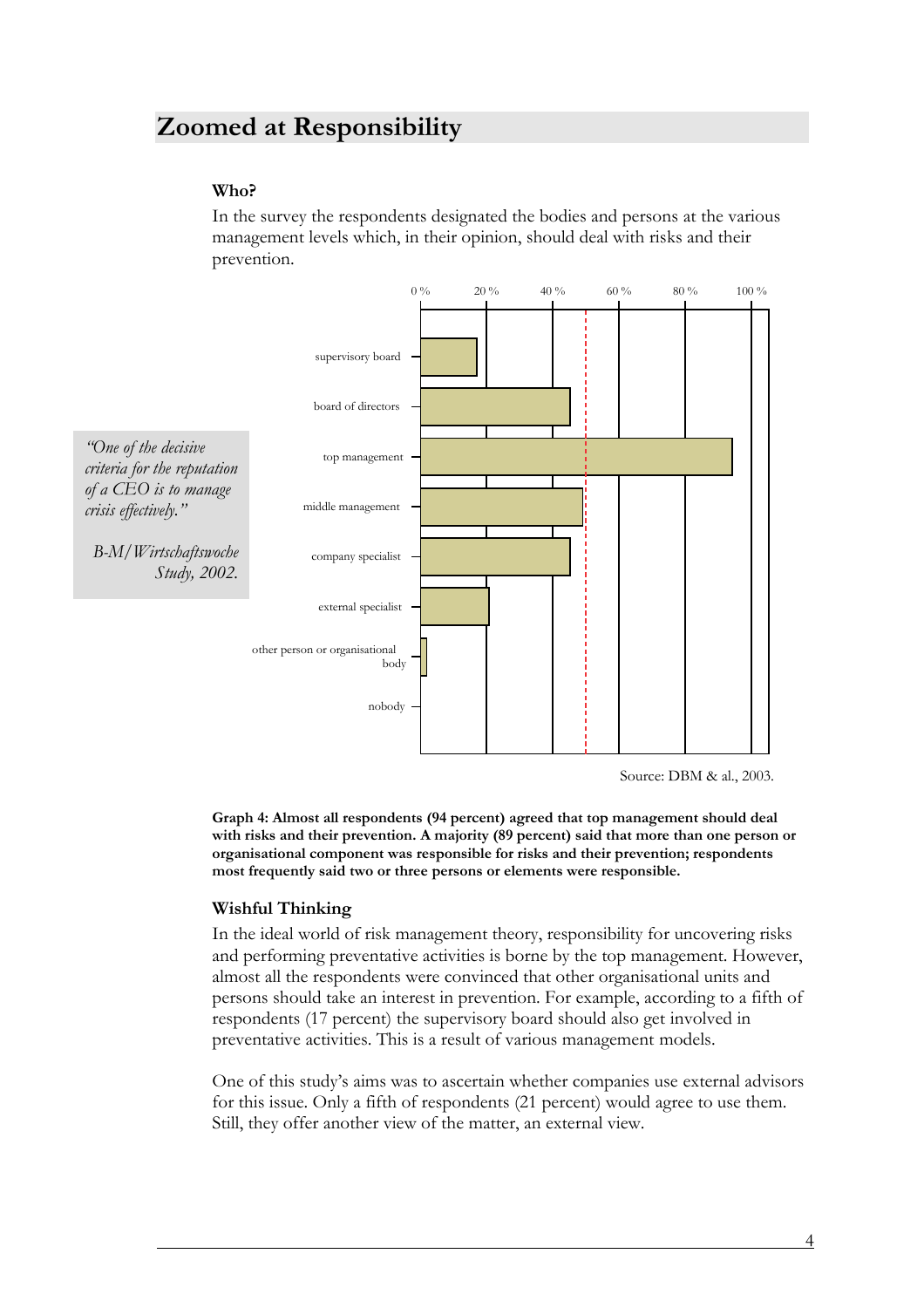### <span id="page-11-0"></span>**Like Master, Like Man**

#### **Tell Me What You Do…**

Which tools for preventing and minimising the impact of crisis situations do the largest Czech companies use?



Source: DBM & al., 2003.

**Graph 5: More than half of the respondents said that they systematically identify potential risks (83 percent) and create specific crisis plans to minimise identified risks (68 percent). In the majority of the surveyed companies, however, there are no crisis training sessions (79 percent respondents claimed so), no detailed manuals (81 percent), and they do not model crisis situations (85 percent).** 

#### **…and I'll Tell You What You're Like.**

Several respondents (9 respondents, 17 percent of the sample) did not confirm that their companies identified potential risks systematically. Systematic preventative activities are, however, an effective means of containing crises. The fact remains that all the respondents chose at least one of the risk identification and crisis mitigation tools.

According to a B-M study (Nordic Crisis Preparedness Survey, 2002), between 62 percent (Denmark) and 80 percent (Norway) of companies have early warning systems for crises. For example, a full 79 percent of companies have crisis preparedness plans in Sweden, while 68 percent of the largest Czech companies have them. In addition, 48 percent of Swedish companies conduct crisis training sessions regularly, whereas 79 percent of Czech respondents said that their companies do not organise such training sessions at all.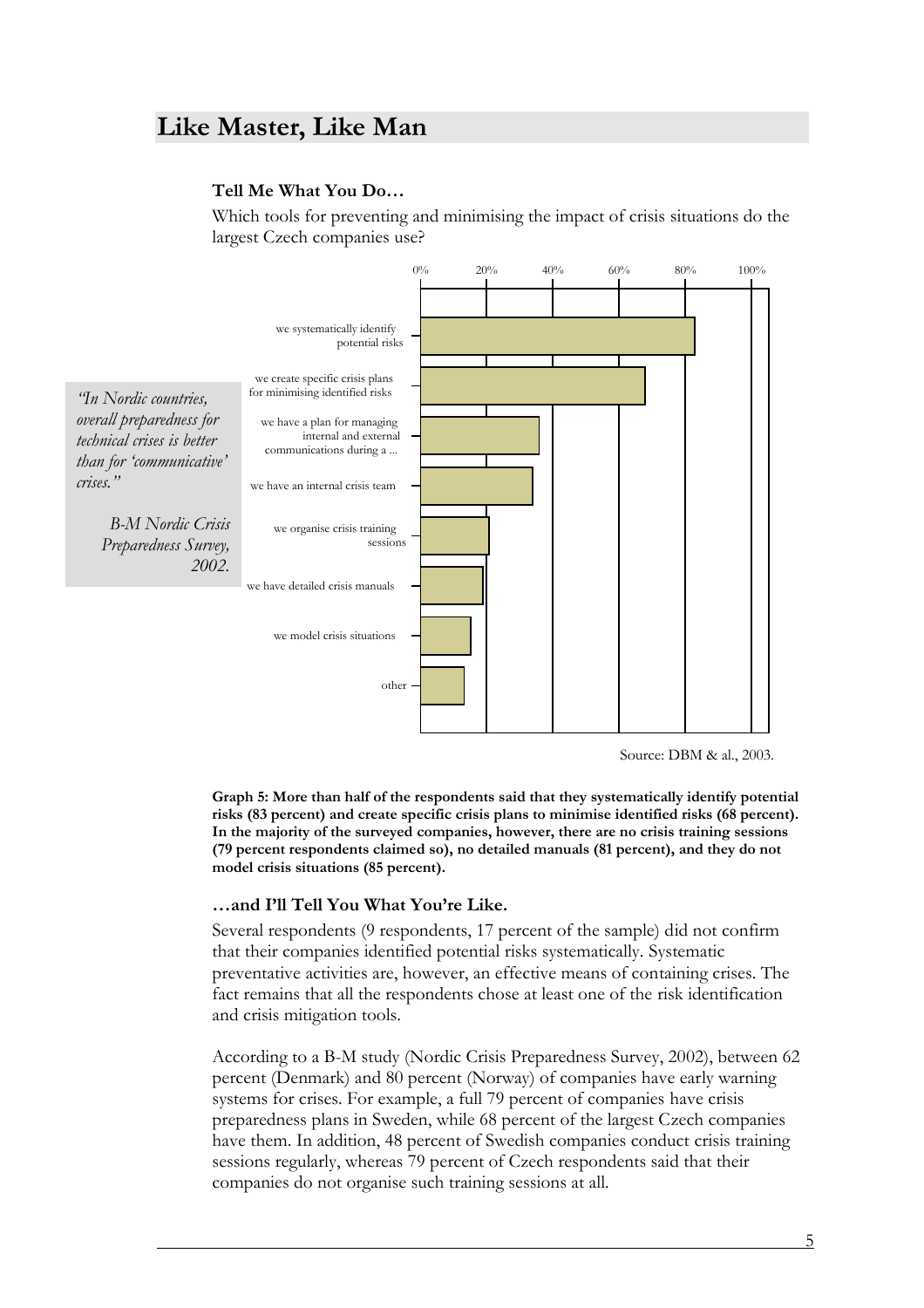### <span id="page-12-0"></span>**Life Brings Change**

#### **Brighter Tomorrows**

With regard to the degree of use of tools to mitigate consequences and prevent crises (see [Like Master, Like Man\)](#page-11-0), we ascertained whether respondents' companies intended to innovate procedures to increase the efficiency of crisis prevention and management in the next 12 months.



Source: DBM & al., 2003.

**Graph 6: A majority of respondents (60 percent) said that their company was preparing to make crisis prevention and management procedures more efficient. A quarter (25 percent) claimed that no decision had been taken on making procedures more efficient.** 

#### **Doubting Thomases**

Eight respondents (15 percent) said that their company did not intend to innovate procedures to increase the efficiency of crisis prevention and management in the next 12 months. The rest of the respondents (85 percent) said that innovation of procedures was planned or would be decided on. Does this mean the eight doubters knew something the other respondents did not?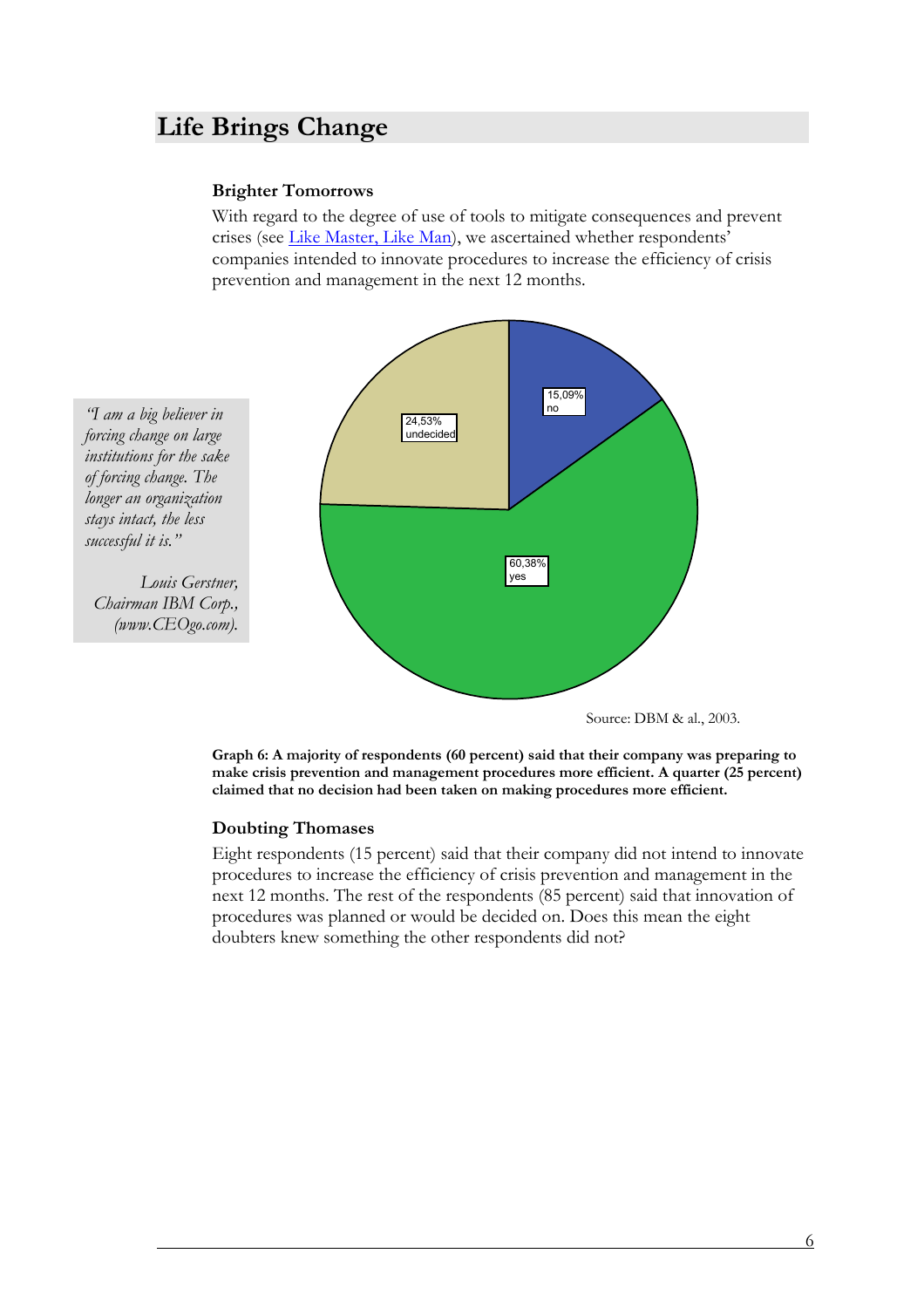### <span id="page-13-0"></span>**Needle in a Haystack**

#### **Perfection Itself**

The respondents rated the attributes of employees or external specialists needed for risk prevention and management on a scale of 1 (not important at all) to 5 (fundamentally important). All the assessed qualities received an average mark of more than 3 (reasonably important).



Source: DBM & al., 2003.

**Graph 7: One of the most important qualities of employees and external consultants for the prevention and management of crisis situations is knowledge of how the company works (average mark: 4.25). The relatively worst-off were "easy to reach" (average mark: 3.39) and "easy to check work" (average mark: 3.21).** 

#### **Relationships: That Is the Key**

In 2000 Harold Burson, founder of Burson-Marsteller, told *PR Week* that PR is not communications—PR is about building relationships. If a person involved in the prevention and management of crisis situations is expected to have detailed knowledge of how the company works, he should be a PR executive of classical definition: reliable, respected, trustworthy, understanding, creative, responsible, objective, always available and acting transparently. Finding somebody like that is like looking for a needle in a haystack.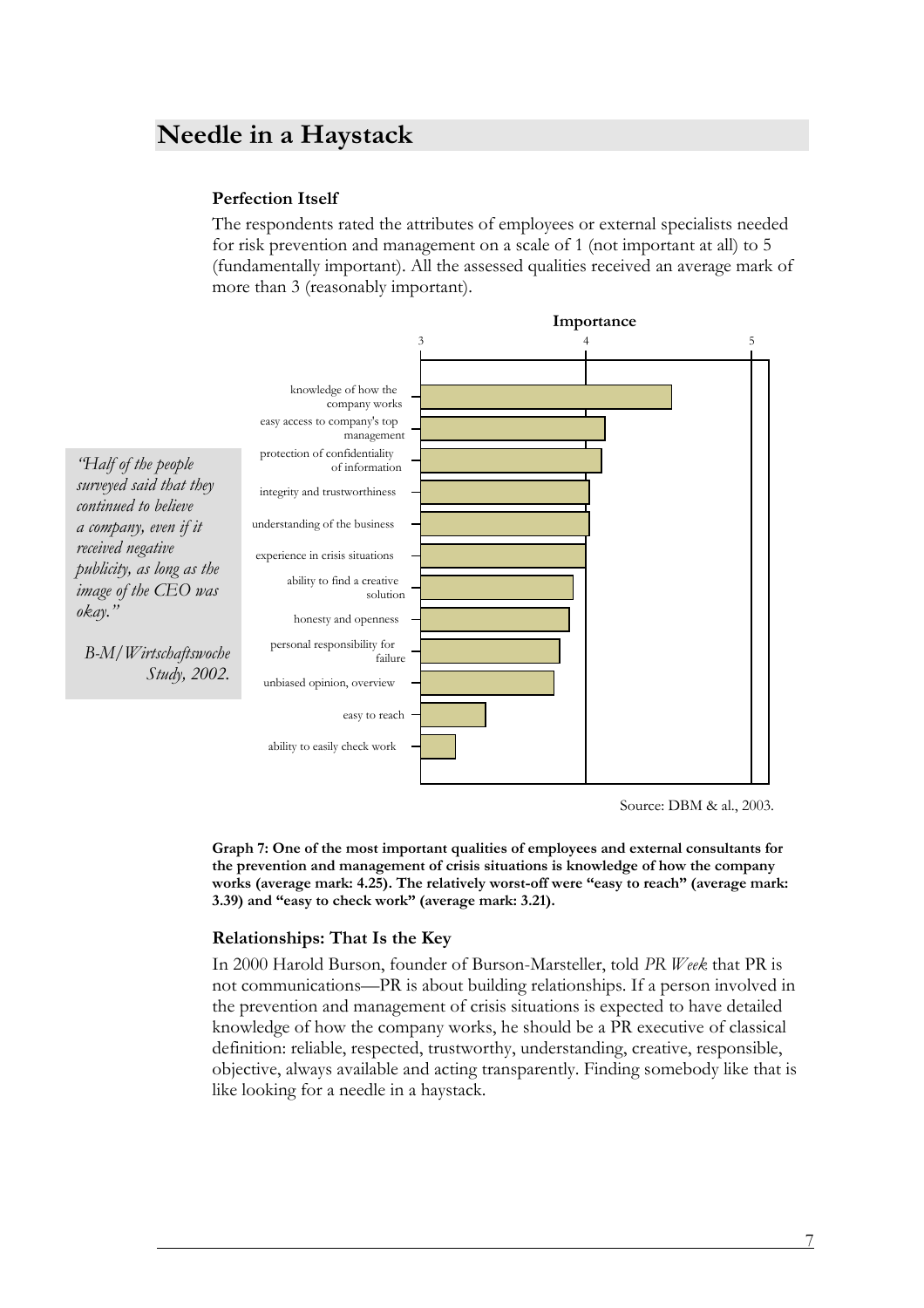### <span id="page-14-0"></span>**Times & Manners**

### **Objective Media?**

What do representatives of the largest companies in the Czech Republic think about journalism? What are the main reasons the media do not provide objective information about companies in a crisis?



Source: DBM & al., 2003.

**Graph 8: Most respondents (77 percent) said that journalists do not inform about crisis situations in companies objectively because they usually lack knowledge of the issue. More than half of the respondents said the media do not carry objective information because they are sensation-seeking (72 percent) and their reporters are unprofessional (57 percent). On the other hand, only seven respondents (13 percent) believe company spokesman have unclear competencies in crisis situations.**

#### **Mote and Beam[5](#page-14-1)**

 $\overline{a}$ 

Mutual respect is the key to building relationships with the media. Mutual be a bad idea. The media's sensation seeking can be interpreted as a hunger for context it is, at the very least, surprising that only half the respondents (45 percent) said that one of the reasons the media was not objective was unwillingness of companies to communicate, whereas most respondents claimed journalists lacked knowledge of the issues at stake. Willingness to communicate fast and on time, and a competent spokesman are strong weapons in the battle against rumours and the low standard of information or objectivity on the part of the media. understanding of the basic needs of the fourth estate and business would also not information. And where there is no information, rumours fill the vacuum. In this

<span id="page-14-1"></span><sup>&</sup>lt;sup>5</sup>, And why beholdest thou the mote that is in thy brother's eye, and considerest not the beam that is in thine own eye?" Matthew 7:3, Royal Bible, 1613.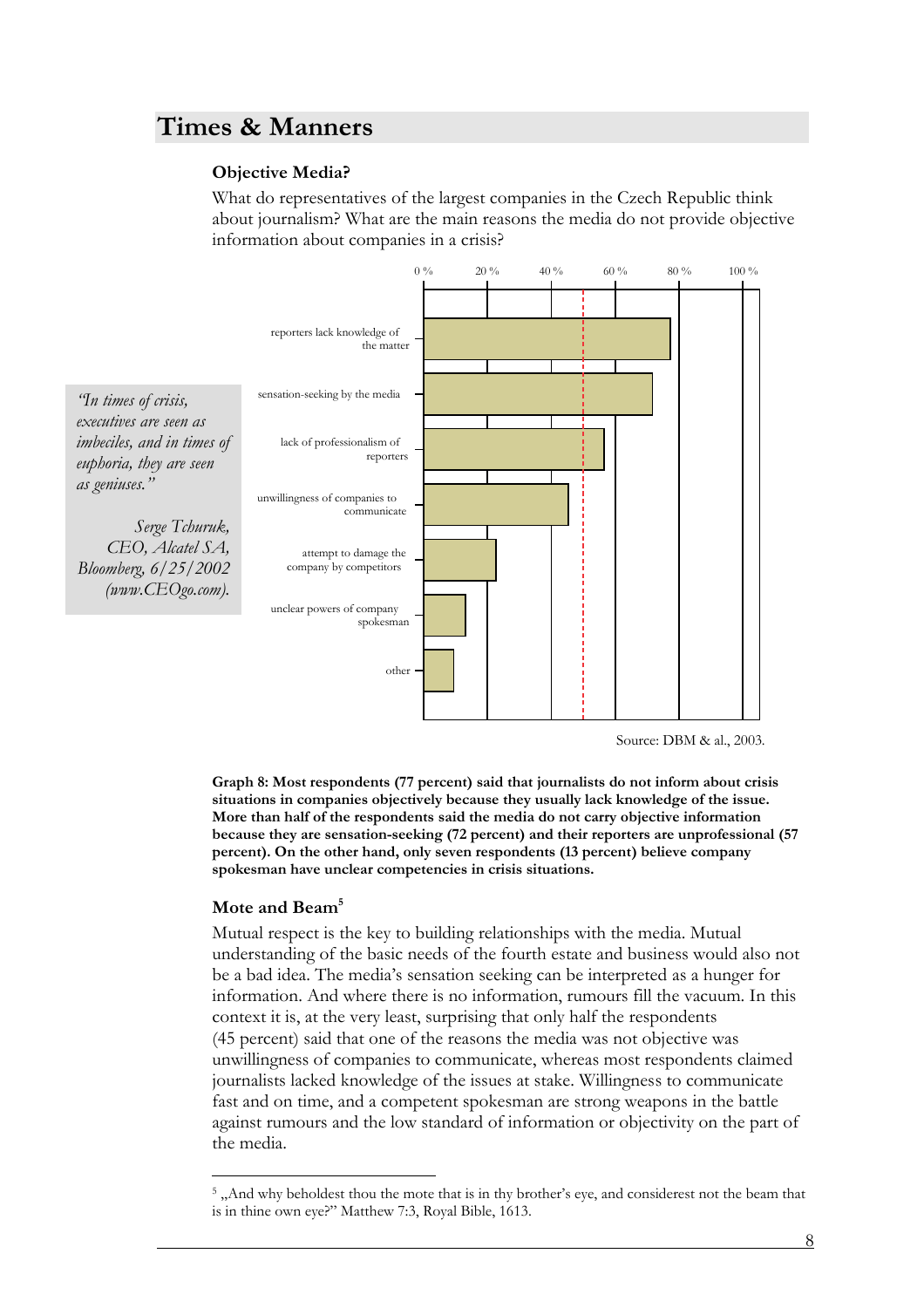### <span id="page-15-0"></span>**Crisis: A Public Matter**

#### **Tools**

The respondents were asked to choose the tools their companies had for communication with the public during crisis situations.



Source: DBM & al., 2003.

**Graph 9: All the respondents except three said that, in the event of crisis situations, they communicated with the public actively through the media (94 percent) and the internet (83 percent). They are least likely to prepare and use free "green" telephone lines—35 percent of the respondents said that the companies they work for are ready to use them for communications in a crisis.**

#### **Willingness to Communicate**

Information, carried by the media, has an immediate impact on the public. The media, however, also create space for speculation and rumours which may not have anything in common with reality. Perhaps this is the reason they receive the attention of the largest Czech companies.

It is not only the willingness to communicate which makes communication effective. Other virtues of a successful communicator include transparency, compliance with the rules, respect for the media needs, a reputation and, most importantly, common sense. And still, you have to keep learning.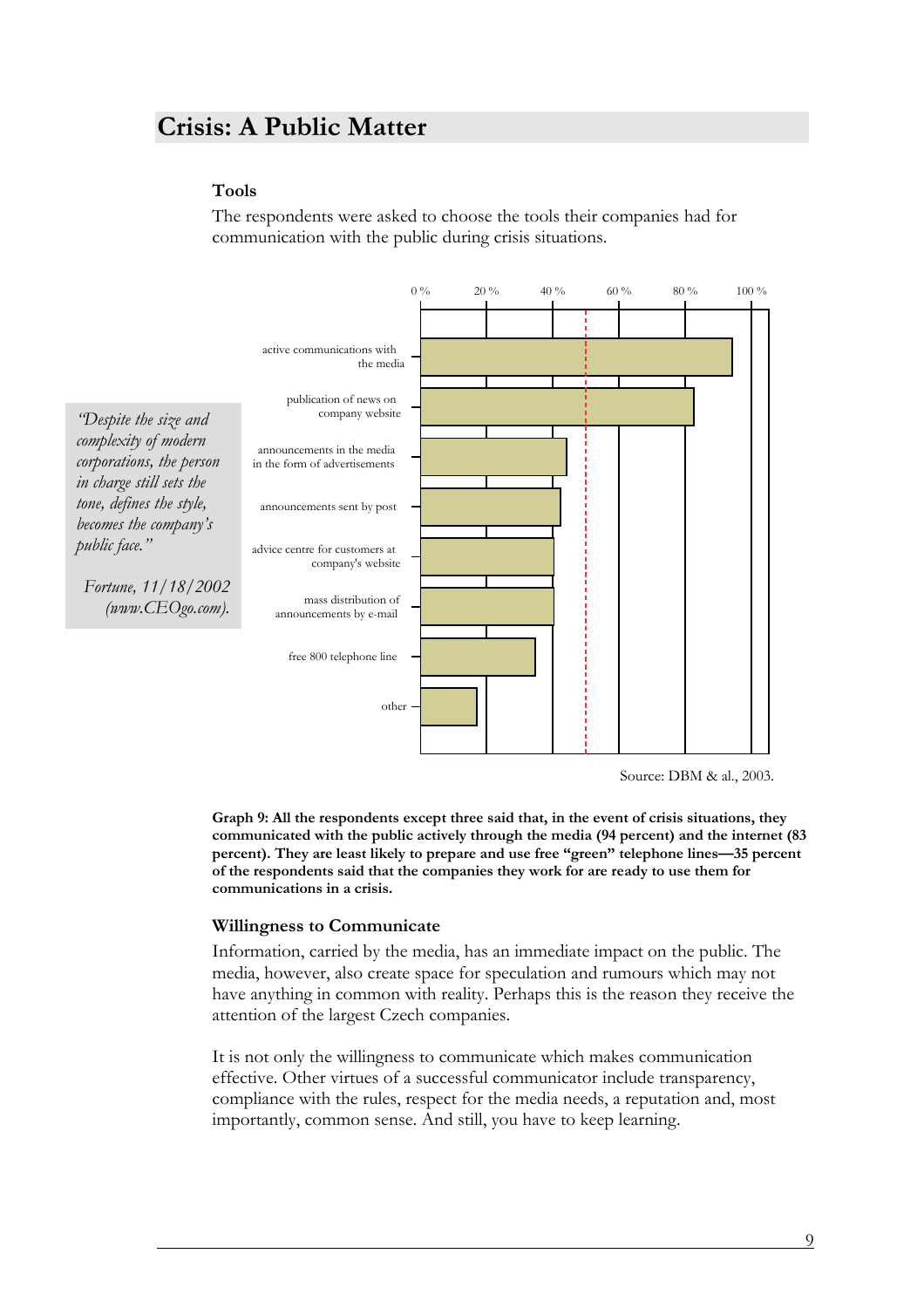### <span id="page-16-0"></span>**CEO is the Company**

### **Mr. Communicator**

In your opinion, who is the most suitable person for communication with the media and public during a crisis?



Source: DBM & al., 2003.

**Graph 10: The respondents usually put the press spokesman as the most suitable communicator in a crisis (81 percent), with the CEO right behind him (75 percent). Only three respondents were in favour of an attorney or lawyer (6 percent).** 

#### **CEO Reputation**

According to findings of Burson-Marsteller (Corporate Social Responsibility Monitor, 2002, see [www.CEOgo.com](http://www.ceogo.com/)), 75 percent of people have greater respect for companies whose CEO or executive management representative supports the notion of corporate social responsibility. A CEO who is visible can help a company's reputation more than any press spokesman. The public expects strong leadership and clear statements. It should get them from the people with responsibility (see [Zoomed at Responsibility](#page-10-0)).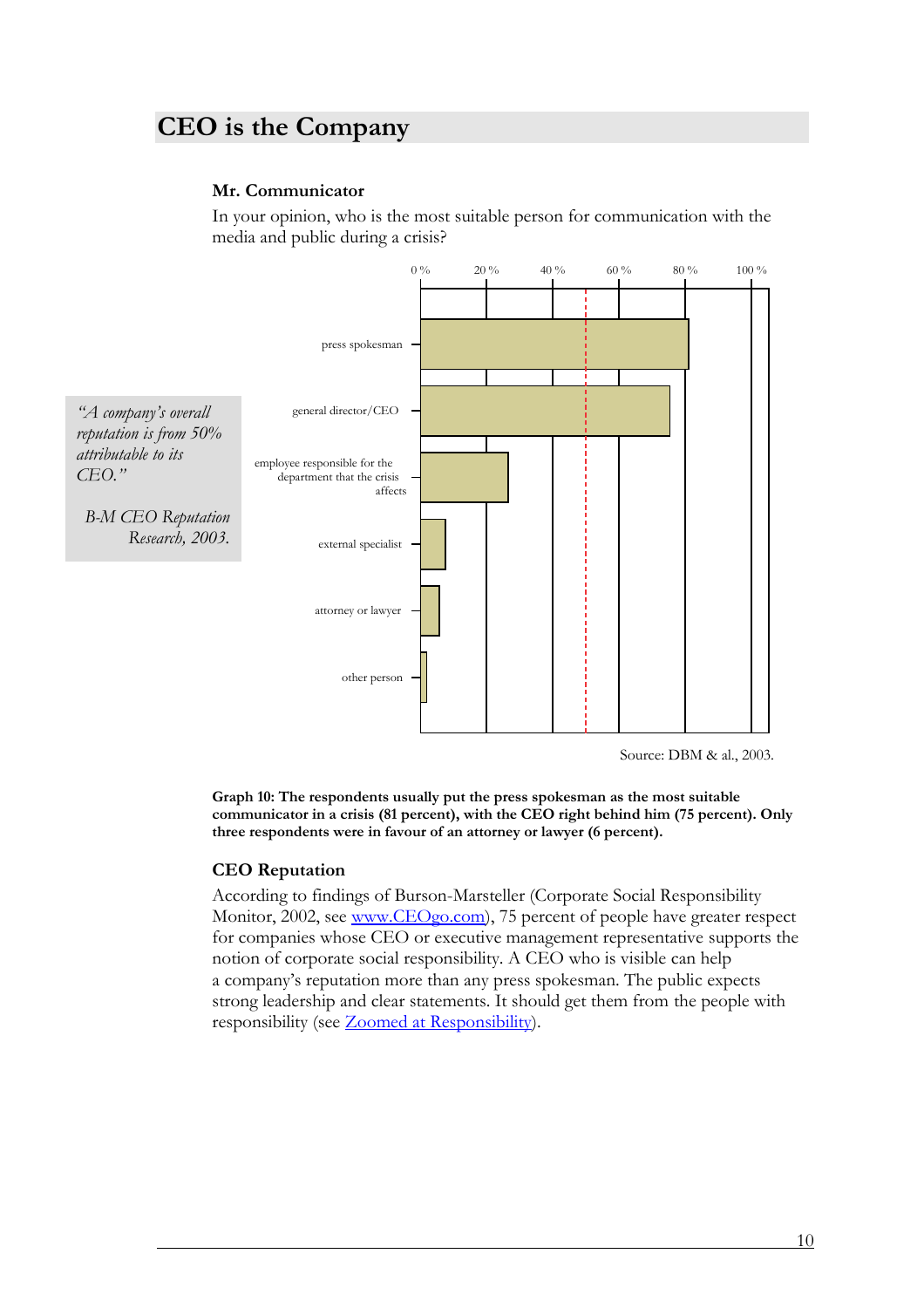### <span id="page-17-0"></span>**Speak up**

### **Communication is Risk**

What effect can insufficient communication with the media during a crisis have on a company's business results (significant effect, little effect, no effect, don't know)?



**Graph 11: Most respondents (94 percent) agreed that insufficient communication affects business results. Around a quarter (24 percent) believe that the effect is little, whereas twothirds (70 percent) claim the effect is significant. Note: the unmarked purple section in the pie chart represents the one respondent who answered "don't know".**

### **Communication Capital**

If most respondents think that insufficient communication has a negative effect on a business results, can sufficient communication prevent some falls in revenue? What is actually sufficient communication? What is the communication capital that brings proper revenue?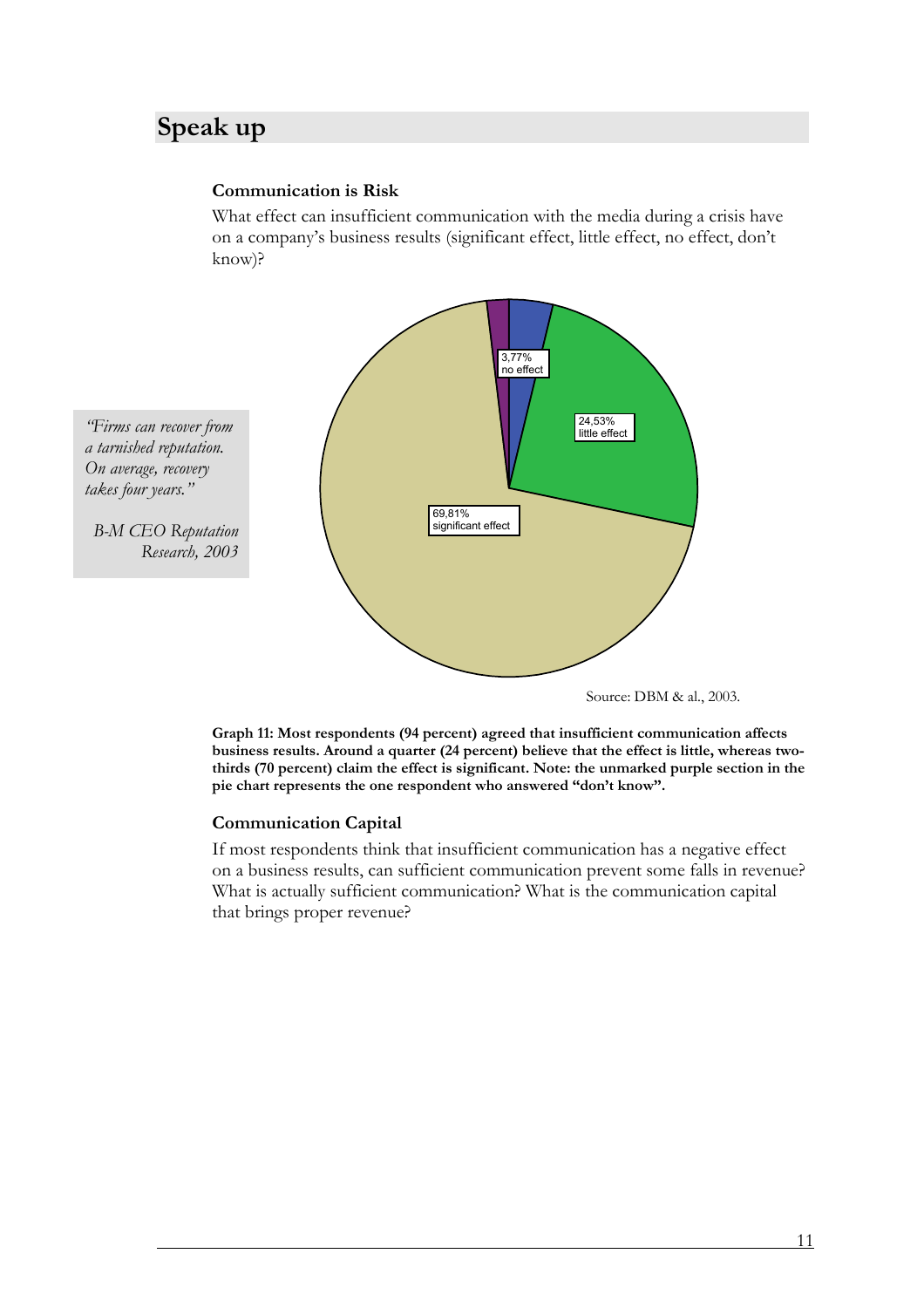### <span id="page-18-0"></span>**Risk Hunt**

#### **Knowledge of Risks**

The respondents were asked if knowledge of the risks faced by clients, suppliers and competitors was important for a company's development.



**Graph 12: A majority of the respondents confirmed that knowledge of the risks faced by clients (89 percent), suppliers (79 percent) and competitors (72 percent) was important.** 

#### **Managerial Sport**

Neither golf nor tennis seems to be the preferred managerial sport. Czech managers are interested in hunting wild risks faced by their stakeholders and competitors.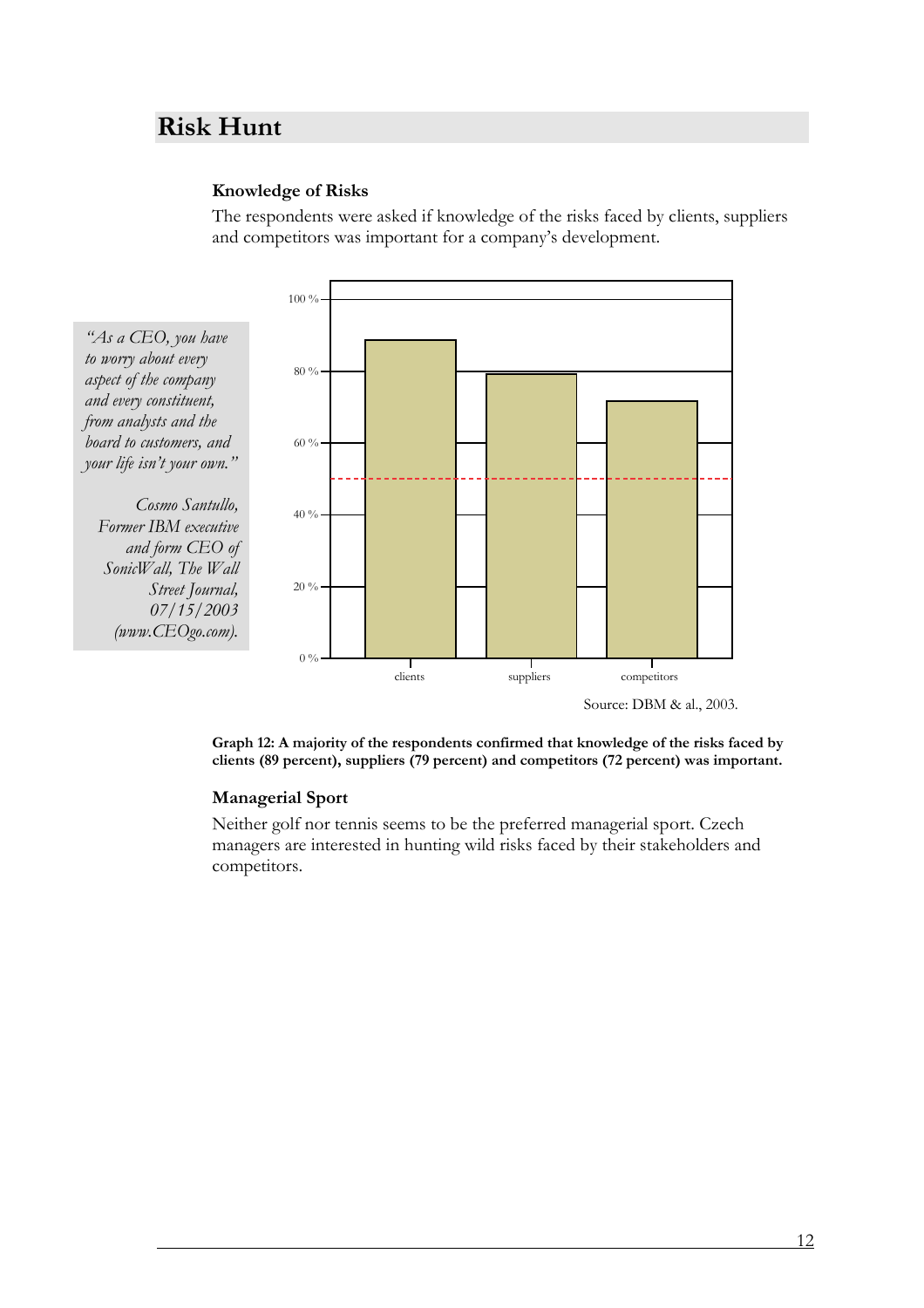### <span id="page-19-0"></span>**Bottom Line**

#### **Profit from Risks**

The respondents assessed the impact of detailed knowledge or examination of risks.



Source: DBM & al., 2003.

**Graph 13: Almost all the respondents (88 percent) said that a detailed knowledge of risks leads to obtaining a comparative advantage over competitors. More than half the respondents said that such knowledge also leads to an improvement in results (63 percent) and a change in company culture (53 percent).** 

#### **Return on Investment**

Two respondents said that a detailed analysis of risks leads to a waste of money. Interestingly, they also said that it helped their companies acquire a competitive advantage and improve business results. Clearly, efficiency of spending on risk identification must be carefully monitored.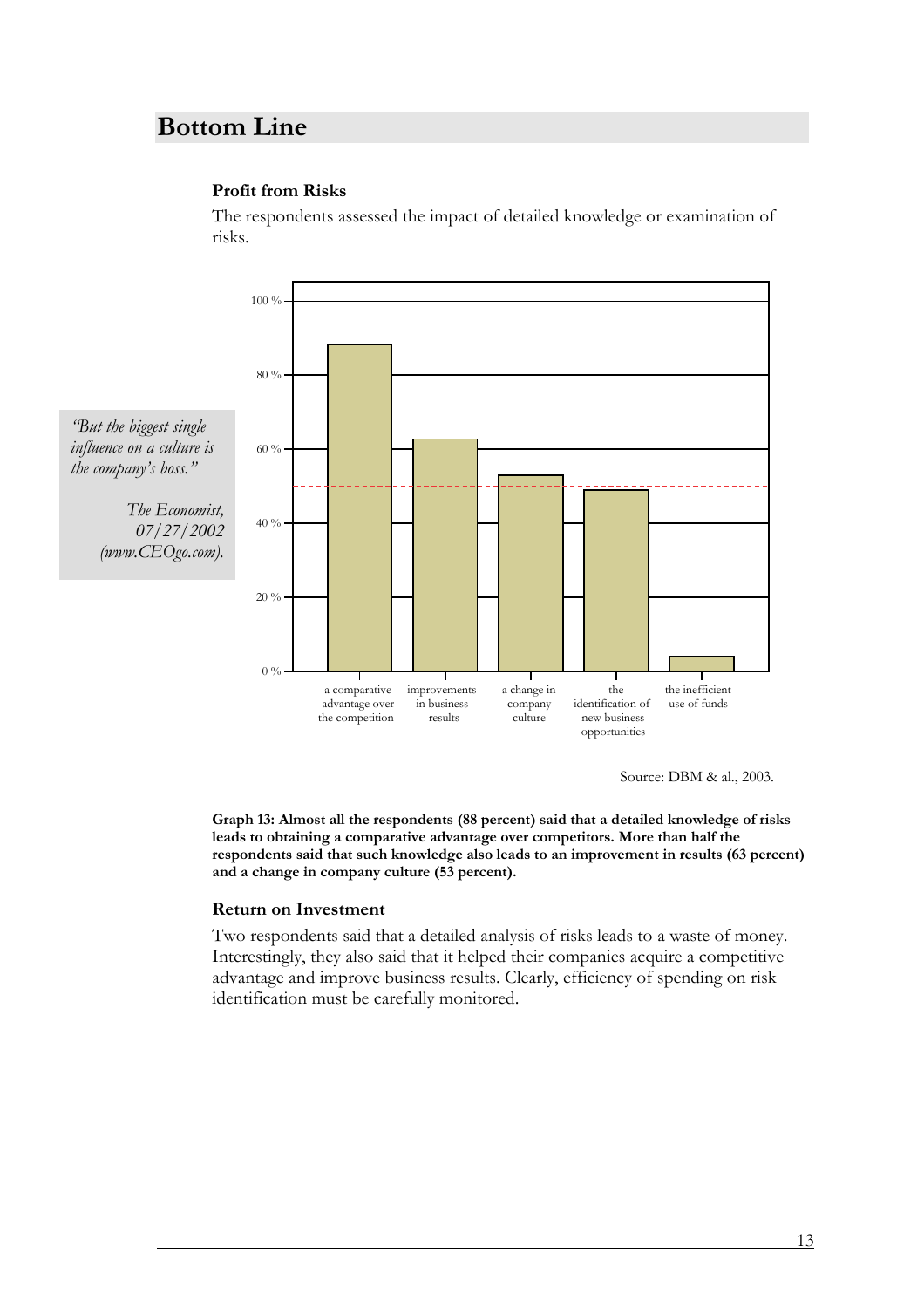### <span id="page-20-0"></span>**Good as Gold (Preparedness)**

#### **Investment**

At the end of the survey, the respondents were asked whether they regarded investments in risk identification or crisis prevention as good value (yes, no, don't know).

*"Historically, the value considered relatively modest compared to financial assets such as buildings, equipment, and inventory. But we case." now know this isn't the of intangibles was* 

*Leslie Gaines-Ross Capital, Perspectives on Business Innovation, issue no. 7, 2001. Communications* 



Source: DBM & al., 2003.

**Graph 14: Almost all the respondents (96 percent) see investing in identifying risks or preventing crises as good value. One respondent does not think so. Note: the unmarked beige section in the pie chart is the one respondent who answered "don't know".** 

#### **A Pound of Thought**

In addition to preventing crisis situations, investment into identifying risks also the other hand, its positive impact on business results is hard to assess since the risks involved are primarily associated with intangibles, such as company's reputation, communication and administration. Simply, everything that cannot be precisely measured and weighed. How much is a pound of thought worth? brings business opportunities. Such investment can bring a long-term effect. On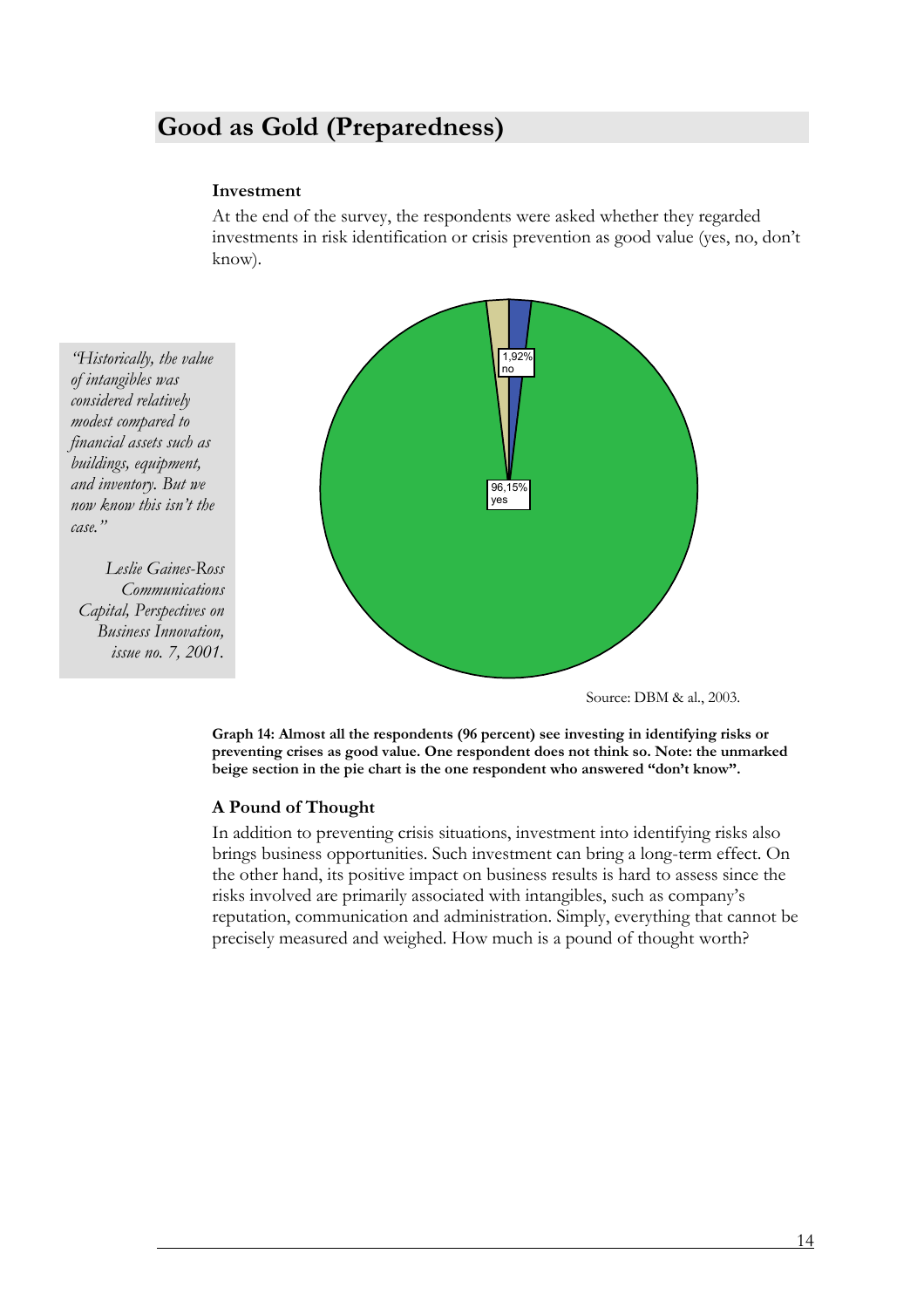### <span id="page-21-0"></span>**Company Information**

### **Donath-Burson-Marsteller**

Provides public relations and public affairs services in the Czech Republic and Slovakia, <http://www.dbm.cz/>.

### **Det Norske Veritas**

Provides material and product certification, systems certification and industrial risk analysis in the Czech Republic, [http://www.dnv.cz/.](http://www.dnv.cz/)

#### **MR. Think**

Provides market research consulting in the Czech Republic, <http://www.mrthink.cz/>.

### **Contact Details**

If you are interested in further information regarding this survey or the services provided by DBM, DNV and MR. Think, please contact:

- DBM: Michal Donath, GSM +420 602 222 128, [michal\\_donath@cz.bm.com](mailto:michal_donath@cz.bm.com?subject=Zprava%20z%20pruzkumu%20vnimani%20rizik%20a%20krizi%20(DNV,%20DBM,%20MR.%20THINK),%202003)
- · DNV: Martin Ruščák, GSM +420 604 209 012, [martin.ruscak@dnv.com](mailto:martin.ruscak@dnv.com?subject=Zprava%20z%20pruzkumu%20vnimani%20rizik%20a%20krizi%20(DNV,%20DBM,%20MR.%20THINK),%202003)
- MR. Think: Ivan Tomek, GSM +420 602 335 168, [ivan.tomek@mrthink.cz](mailto:ivan.tomek@mrthink.cz?subject=Zprava%20z%20pruzkumu%20vnimani%20rizik%20a%20krizi%20(DNV,%20DBM,%20MR.%20THINK),%202003)

#### **Free Distribution**

This study is intended for free distribution. If quoted, please state the source © 2003 Donath-Burson-Marsteller, Det Norske Veritas, MR. Think or DBM & al., 2003.